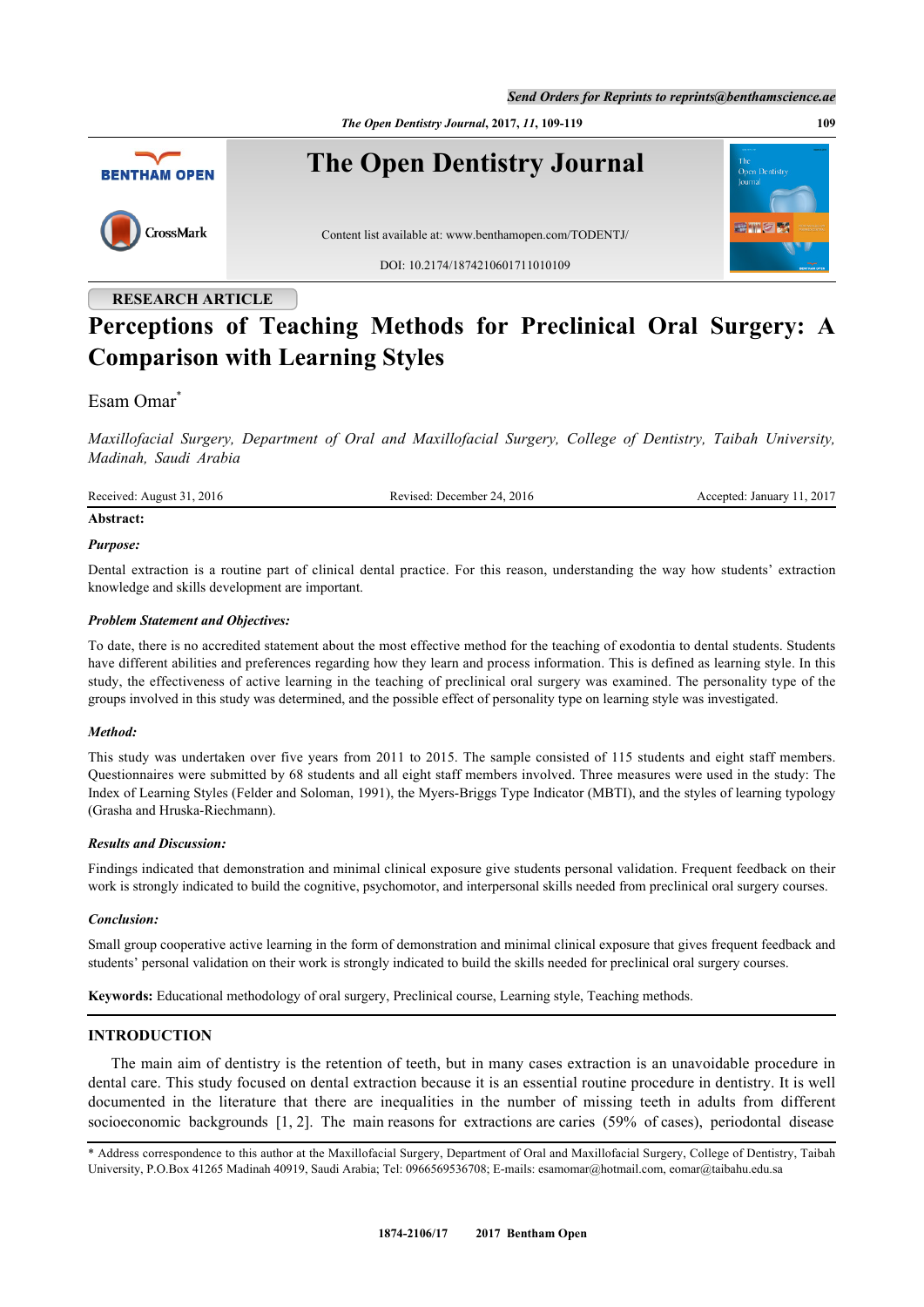$(29.1\%)$ , orthodontic reasons  $(5.5\%)$ , wisdom teeth  $(4.6\%)$ , patient request  $(2.4\%)$ , trauma  $(1.2\%)$ , pre-prosthetic  $(1\%)$ , and for other reasons (6.2%) [\[3](#page-9-2)]. Caries and associated sequelae remain the most important cause of tooth loss throughout adult life [[4\]](#page-9-3).

This study aimed to determine the most effective method of teaching pre-clinical oral surgery for dental students. Dental extraction constitutes about one-third of a dental practice [[1,](#page-9-0) [2](#page-9-1)] and is one of the essential procedures to learn at an undergraduate level. To determine the learning style of an individual, different learning style instruments were used. In the educational psychology literature, the Learning styles have been extensively discussed [[5](#page-10-0) - [10](#page-10-1)]. Students have different attitudes, and levels of motivation, about learning and teaching. There are different responses to environments of specific classroom and instruction. The more thoroughly instructors understand these differences, the better chance they have in meeting the diverse learning needs of their students [[9\]](#page-10-2).

Learning style is an idea obtained from psychology, and it refers to the way individuals prefer to process new information and the strategies they adopt for effective learning[[7,](#page-10-3) [9,](#page-10-2) [10\]](#page-10-1). Learning style may be defined as characteristic cognitive, affective, and psychological behaviors that serve as relatively stable indicators of how learners perceive, interact with, and respond to the learning environment. There are different types of learning style models that have been presented in the literature. These include the VARK model, the ILS model, Kolb learning style, Gregorc Style Delineator and the Dunn and Dunn learning styles [\[5](#page-10-0) - [11\]](#page-10-4).

Felder and Silverman's (1988) Index of Learning Styles (ILS) originated in the engineering sciences, are defined as the characteristic preferences and strengths in the ways, individuals take in and process information<sup>3</sup>. It asserts that people have inclinations (preference) along five bipolar continua: Active-Reflective, Sensing-Intuitive, Verbal-Visual, Sequential-Global, and Intuitive-Deductive. ILS provide n scores showing the strength of an individual's preference for the indicated continuum. Individual students have relative preferences along each of the four but can learn to function in the other direction [\[5](#page-10-0), [8,](#page-10-5) [11](#page-10-4)]. Students and faculty can self-score, self-interpret and self-administer this inventory. Active learners prefer practicing and performing activities in groups. Reflective learners favor working on their own, and time to think about the task before doing it is important for them. Sensing learners prefer to deal with facts, data, and experimentation with an emphasis on details. Intuiting learners thrive on working with ideas and theories, particularly new ideas and innovation. Verbal learners like to hear and discuss information, using their own words. Visual learners like to see pictures, symbols, flow charts, diagrams, and read books. Sequential learners prefer linear reasoning, systematic strategies (procedures), and material that comes to them in a constant flow (steady stream). Global learners are solid integrators and synthesizers, making intuitive discoveries and associations with seeing the general system or pattern [\[7](#page-10-3) - [10\]](#page-10-1).

The Index of Learning Styles instrument was used to assess preferences on four dimensions: active/reflective, sensing/intuitive, visual/verbal, and sequential/global [[9\]](#page-10-2). The Myers-Briggs Type Indicator (MBTI)™ was also used as it is a well-known and reliable method for assessing student personality types. Created by Isabel Briggs Myers and Katherine Cooks Briggs, the inventory is based on Carl Jung's concept of archetypes [[12](#page-10-6), [13\]](#page-10-7) – NERIS Analytics Limited web-site (Free Personality Test) and The free online questionnaire of the London Business School -Defiance College). Four dimensions are used to identify an individual's personality profile along orientation to life: (Extraverted/Introverted); perception (Sensing/Intuitive); decision making (Thinking/Feeling); and attitude to the outside world (Judgement/Perception).

The MBTI has been widely used to classify student learning styles in various disciplines [[12](#page-10-6) - [14\]](#page-10-8). The first two dimensions (Orientation and Perception) appear to have implications for learning [[13,](#page-10-7) [14\]](#page-10-8). The MBTI provides data based on four sets of preferences [\[7](#page-10-3)]. These result in 16 learning styles or types. Each type is the combination of the four preferences as follows: Extraverted, Sensing, Thinking, Judger (ESTJ). For this study, students were requested to use the free online personality test [\[13\]](#page-10-7) to correlate their personality type to their learning style. The learning styles typology, developed by Anthony Grasha and Sheryl Hruska-Riechmann was also used to determine the most common clusters of learning style [[13](#page-10-7), [14](#page-10-8)]. This typology is distinct from other educational models in that it is not based on students' general assessment of cognitive traits or personality rather than interaction to actual classroom activities. Grasha[[6](#page-10-9)] argues that this situation-specific approach is more likely to be reliable and valid. A personality type approach requires the analyst to extrapolate the outcomes to classroom settings; though, the Grasha-Riechmann typology is intended to help personnel recognize teaching procedures that location-specific learning styles [[6\]](#page-10-9).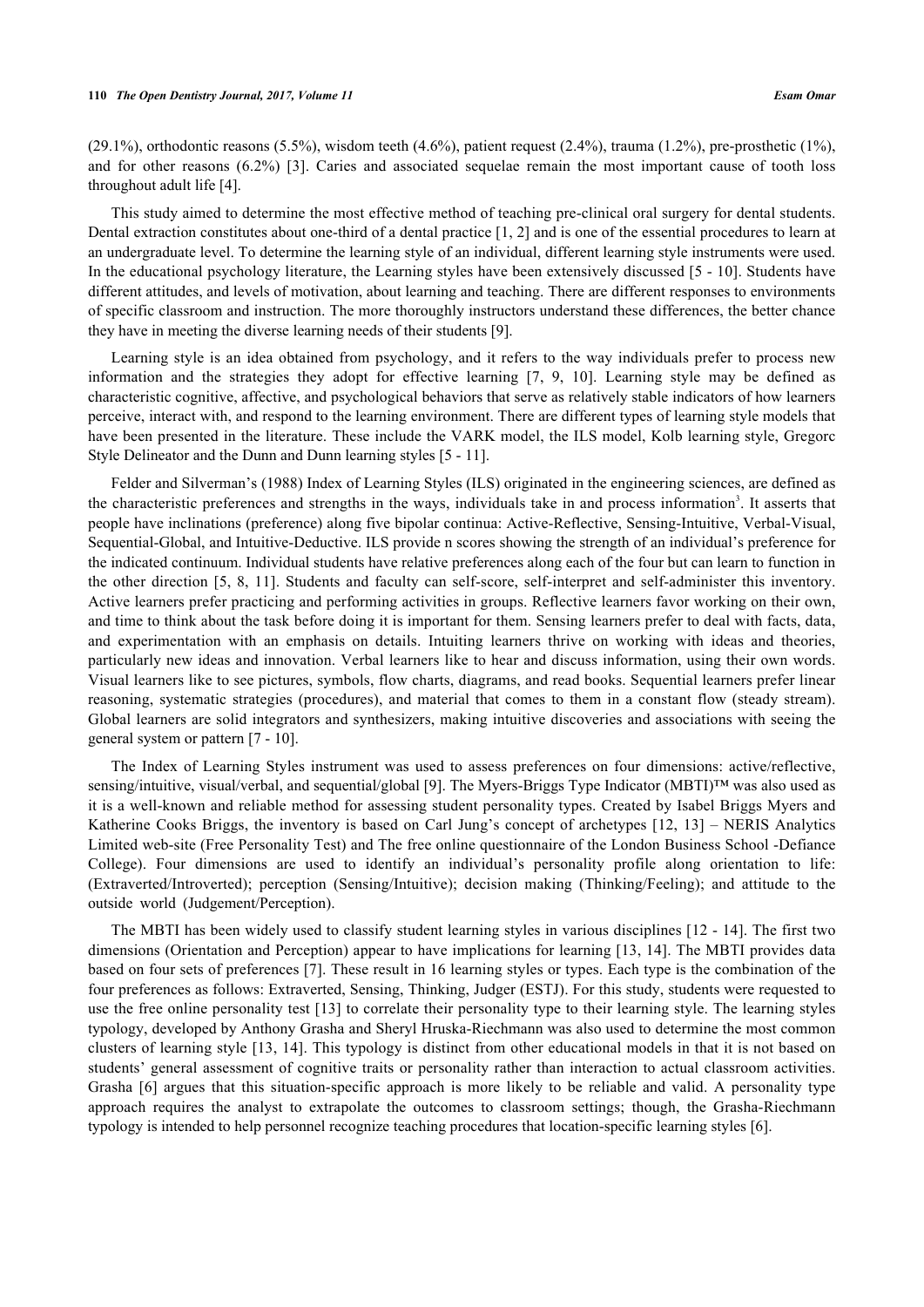# **Statement of the Problem**

There is a strong relationship between teaching method and preferred learning style for the achievement of effective learning [\[15](#page-10-10), [16](#page-10-11)]. The harmony between the teaching method used by a lecturer and the learning styles of students is the key factor needed for effective learning. There is no accredited statement about the most effective method for teaching pre-clinical oral surgery. This study is an endeavor to set up the most effective teaching method for pre-clinical oral surgery with the students and staff at the College of Dentistry at Taibah University, Saudi Arabia. The students differ in their specific learning styles and personality and because of that, this study was conducted over five years to allow for a wide spectrum of students over five different cohorts, to establish the most effective methods of teaching pre-clinical oral surgery.

This study aimed to answer the following question: What is the most effective method for teaching pre-clinical oral surgery to develop the skills required for tooth extraction?

#### **METHODS**

This study has been approved by Research and Ethics Committee at Taibah University with application No. TUCODREC/20151031/OMAR. It was conducted from 2011 to 2015 and involved successive cohorts of dental students in their second year. The students were taking the pre-clinical course of oral surgery (anesthesia and exodontia). The study was designed to investigate students' preferred learning styles and to establish the most effective method of teaching this important dental course. It was conducted in the last teaching block after students had been exposed to various subjects of the course.

The first questionnaire focused on students. Sixty-eight of the 93 students (59.13% of the group) completed their questionnaire and participated in the study. The remaining students were not included. The questionnaires were distributed and collected at the end of the academic year except 2014 and 2015 when the questionnaire was distributed early in the following academic year. The second questionnaire targeted lecturers, and 77.8% of lecturers who teaching the pre-clinical oral surgery course participated in this study.

#### **Questionnaires**

Two main questionnaires were prepared: (1) The student questionnaire consisting of questionnaires 1, 2, 3 and Part B of Questionnaire 1 (students); and, (2) The staff questionnaire consisting of questionnaires 1, 2, 3 and Part B of Questionnaire 1 (staff). In the following section, we provide more details about the questionnaires.

#### *Questionnaire 1*

Felder and Silverman's (1988) ILS instrument [\[5](#page-10-0), [8\]](#page-10-5) was used. The results provide an indication of an individual's learning preference and an indication of the preference profile of a group of students. A student's learning style profile details possible strengths and tendencies or habits that might lead to difficulty in academic settings. The profile does not reflect a student's aptitude for a particular subject, discipline or profession. The ILS is a 44-item questionnaire with two endings to a sentence that focus on an aspect of learning. A score of 1–11 is achieved with 1 and 3 demonstrating a parity (balance) along the continuum, 5 and 7 for one end of the continuum demonstrating a moderate preference, and 9 and 11show a strong preference for one or other end [[5](#page-10-0) - [11\]](#page-10-4) (Appendix **[A](#TA.1)**). This questionnaire was distributed to both participant groups.

# *Part B of Questionnaire 1 (Students)*

This questionnaire investigated the students' beliefs regarding the best teaching methods for each subject in the preclinical oral surgery course. This was undertaken at the conclusion of the course based on their experience. Different active teaching methods were included in the questionnaire. Students were asked to grade each teaching method out of 100. Background information survey was used for the collection of demographic data from participants *via* asking four questions regarding sex, age, and career plan (Table **[1](#page-2-0)**).

# <span id="page-2-0"></span>**Table 1. Demographic data for student participants (n = 68).**

|        | - - | $\frac{0}{0}$ |
|--------|-----|---------------|
| Gender |     |               |
| Male   | 68  | $\sim$        |
| Female |     |               |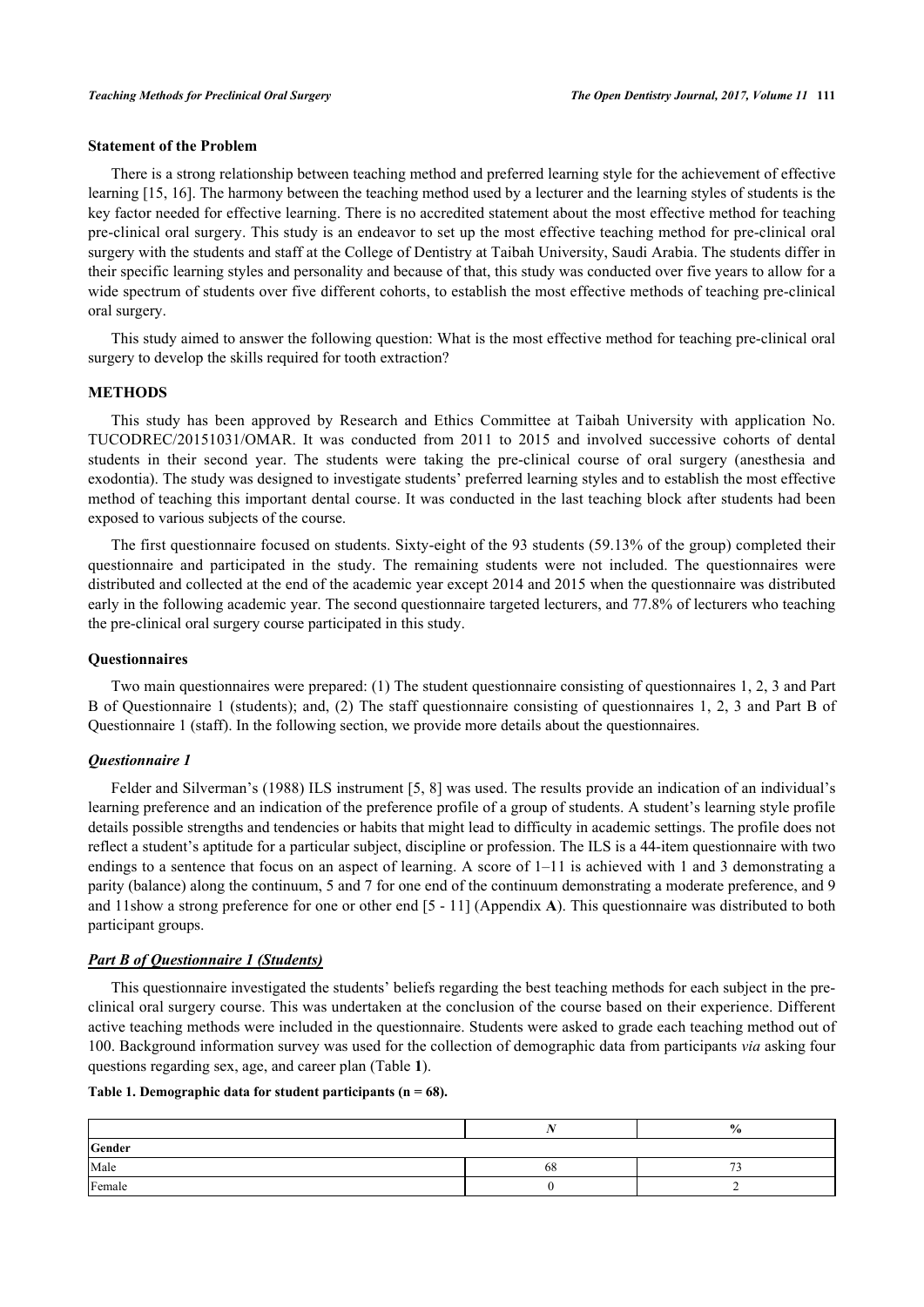#### **112** *The Open Dentistry Journal, 2017, Volume 11 Esam Omar*

*(Table 1) contd.....*

|                                                                   | N              | $\frac{0}{0}$  |
|-------------------------------------------------------------------|----------------|----------------|
| Age of participants                                               |                |                |
| 18-20 yrs.                                                        | 23             | 33.8           |
| $21 - 23$ yrs.                                                    | 43             | 63.2           |
| 24-26 yrs.                                                        | $\overline{2}$ | 2.9            |
| 27-30 yrs.                                                        | $\theta$       | $\theta$       |
| Plan to pursue a career in oral surgery                           |                |                |
| Yes                                                               | 19             | 27.9           |
| No                                                                | 49             | 72.1           |
| Overall satisfaction with current preclinical oral surgery course |                |                |
| Very Satisfied                                                    | 5              | 7.4            |
| Moderately Satisfied                                              | 32             | 47.1           |
| Low Satisfaction                                                  | 31             | 45.6           |
| No Satisfaction                                                   | $\mathbf{0}$   | $\overline{0}$ |

# *Part B of Questionnaire 1 (Staff)*

The questionnaire evaluated the actual teaching methods and teaching aids used by the lecturers. The following methods were evaluated: lecturing, demonstration, discussion, tutorial, seminar, peer teaching, project, clinical involvement and exposure, and use of visual media. It also investigated the lecturers' opinions about the best teaching methods for the pre-clinical oral surgery course. A blank area was left open after each teaching method so that lecturers could detail their opinion of each one. Each subject of the course was examined separately with lecturers given the opportunity to grade each method (out of 100) based on their opinion of its effectiveness.

Part B of Questionnaire 1 concluded with the same question for both groups. All participants were asked about the importance of pre-clinical courses of exodontia, and if they believe that dental students could start clinical exodontia without the preclinical course. Where respondents indicated 'not possible,' they were then required to select one of four possible reasons for why they had given this response. The four options were:

- Students have not been previously exposed to surgical information, which would assist them in carrying out a full clinical exodontia session.
- Meeting the clinical requirements will be a challenging task as the students would need to still orient themselves to surgical practice and /or understand the surgical information of exodontia.
- Exodontia are a type of general surgical procedure, and the trainee may struggle to practice exodontia without a full understanding of surgery and the management of medically compromised patients.
- This style of teaching may be suitable for technical trainees but not for dental trainees.

#### *Questionnaire 2*

This questionnaire examined the participants' predominant personality types and the relationship with their learning styles. It was distributed to both groups. A free online questionnaire based on the MBTI and Jung's typological approach to personality [\[12](#page-10-6) - [14\]](#page-10-8) was used to determine the personality type of the sample. Extraversion – Introversion, signifies the source and direction of a person's energy expression. For an extravert, this is mainly in the external world, while an introvert derives energy mainly from their own inner universe. The method by which someone perceives information is represented by (Sensing – Intuition). The sensing means that information from the outside universe relies on, whereas Intuition means that a person mainly relies on information from the internal or imagined world. Thinking – Feeling represents how a person processes information. Thinking means that decisions are reached mainly through logic. Feeling means that emotions rely on. Judging – Perceiving reflects person implementations and execution the data he or she have obtained. Judging means that a person organizes life events and sticks to his plans. The inclination to improvise and explore alternative options is defined as Perceiving.

All possible permutations of preferences for the four dichotomies above yield 16 different combinations or personality types. Four-letter acronym usually is used to assign each personality type, and these appear in Appendix **[B](#TB.1)**.

#### *Questionnaire 3*

The manual form of the learning styles typology was distributed to both groups. The Grasha-Riechmann Student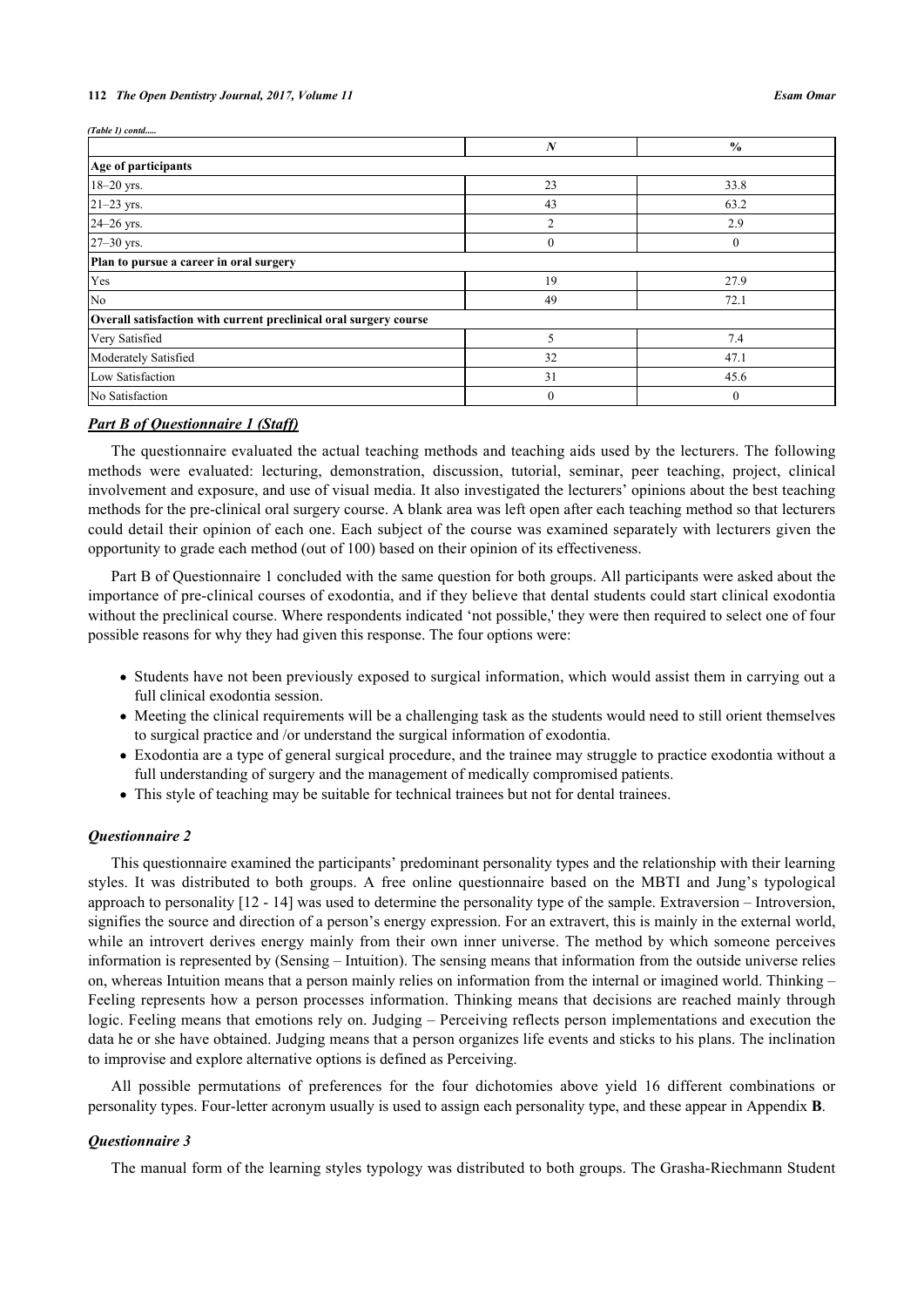Learning Styles Scale was developed to measure student learning preferences [[6\]](#page-10-9). The survey can be completed by instructors and learners to evaluate teaching methods and to compare their views. It is helpful in suggesting ways for teachers to adapt and diversify their teaching methods to meet learners' needs. The learning styles scale consists of six primary learning styles, which are present in each learner, though to varying degrees: Avoidant, Collaborative, Competitive, Dependent, Independent, and Participant. The questionnaires were collected and analyzed as appeared in Appendix **[C](#TC.1)**.

# **Data Collection and Analysis**

In the design of the questionnaires, care was taken to ensure that the data collected could be presented and organized systematically so that valid and accurate conclusions could be drawn from them. The Statistical Package for Social Sciences - SPSS program was used in the statistical analysis. The following statistics were used:

T-test: The t-tests used for the assessment of whether the means of the corresponding variables in the learning styles and teaching styles are statistically different from each other.

- Statistical significance p-value:  $P < 0.05$  was considered statistically significant [[18\]](#page-10-12).
- Practical significance: It was also important in this study to calculate and report measures of practical significance, known as effect size (d-value). The measure used in this study was Cohen's *d* [\[17](#page-10-13)].
- Effect size (r): This is used for helping the readers to comprehend the magnitude of differences found, while criticalness (statistical significance) looks at whether the examiners are prone to be expected to chance [[18\]](#page-10-12).

# **RESULTS AND DISCUSSION**

#### **Teaching Methods and Learning Styles**

The data collected through Questionnaire 1 were compared with the data from Questionnaire 2. The results, shown in Table **[2](#page-4-0)**, indicate that both lecturers and students favored a variety of teaching/learning styles. This finding compares with various studies that have found that students are able to use a range of learning styles effectively [\[6](#page-10-9), [8](#page-10-5) - [11,](#page-10-4) [15,](#page-10-10) [16\]](#page-10-11).

| Teaching/Learning Style variable  | Mode         | <b>Mean Percentage</b> |                     | Mean Percentage of Standard deviation P value Cohen's d Effect Size |                      |        |       |       |
|-----------------------------------|--------------|------------------------|---------------------|---------------------------------------------------------------------|----------------------|--------|-------|-------|
|                                   |              | of students $(N = 68)$ | lecturers $(N = 8)$ |                                                                     | students   lecturers |        |       | (r)   |
| Perception of information         | Sensory      | 71.9                   | 78.6                | 6.8                                                                 | 2.2                  | 0.0082 | 0.739 | 0.347 |
|                                   | Intuitive    | 28.1                   | 21.4                |                                                                     |                      |        |       |       |
| Perception of sensory information | Visual       | 73                     | 80.1                | 11.4                                                                | 3.9                  | 0.0878 | 0.869 | 0.228 |
|                                   | Verbal       |                        | 19.9                |                                                                     |                      |        |       |       |
| Reasoning                         | Inductive    | 79.1                   | 34.6                | 8.6                                                                 | 5.2                  | 0.0001 | 3.84  | 0.887 |
|                                   | Deductive    | 20.9                   | 65.4                |                                                                     |                      |        |       |       |
| Processing of information         | Actively     | 67.7                   | 60.3                | 7.9                                                                 | 3.1                  | 0.0124 | 0.697 | 0.329 |
|                                   | Reflectively | 32.3                   | 39.7                |                                                                     |                      |        |       |       |
| Understanding of information      | Sequentially | 34.8                   | 28.9                | 7.2                                                                 | 3.3                  | 0.0275 | 0.61  | 0.292 |
|                                   | Globally     | 65.2                   | 71.1                |                                                                     |                      |        |       |       |

<span id="page-4-0"></span>**Table 2. Comparison of teaching methods and learning styles.**

The effect sizes in this study were very small, which means that the lecturer teaching styles preference of the in this study, were to a certain extent, in equilibrium with the preferred learning styles of their students. Exceptions were noted for the Inductive/Deductive reasoning mode and the Sensory/Intuitive Perception of the information mode, which had large effect sizes. The p-value was highly significant for the Inductive/Deductive reasoning and less significant for the Sensory/Intuitive Perception.

Multiple modes of learning styles are preferred by the students, which also included the active learning mode (86.1%). This fits with the preference of lecturers for teaching with a variety of teaching style modes. There was agreement about perception of information with sensory mode (71.9% students; 78.6% lecturers); perception of sensory information with a visual mode (73% students; 80.1% lecturers), processing of information with an active mode (67.7% students; 60.3% lecturer), and understanding of information with the global mode (65.2% students; 71.1% lecturers).

In three of the variables measured, the *d*-values were small. This indicates that there is no practical significance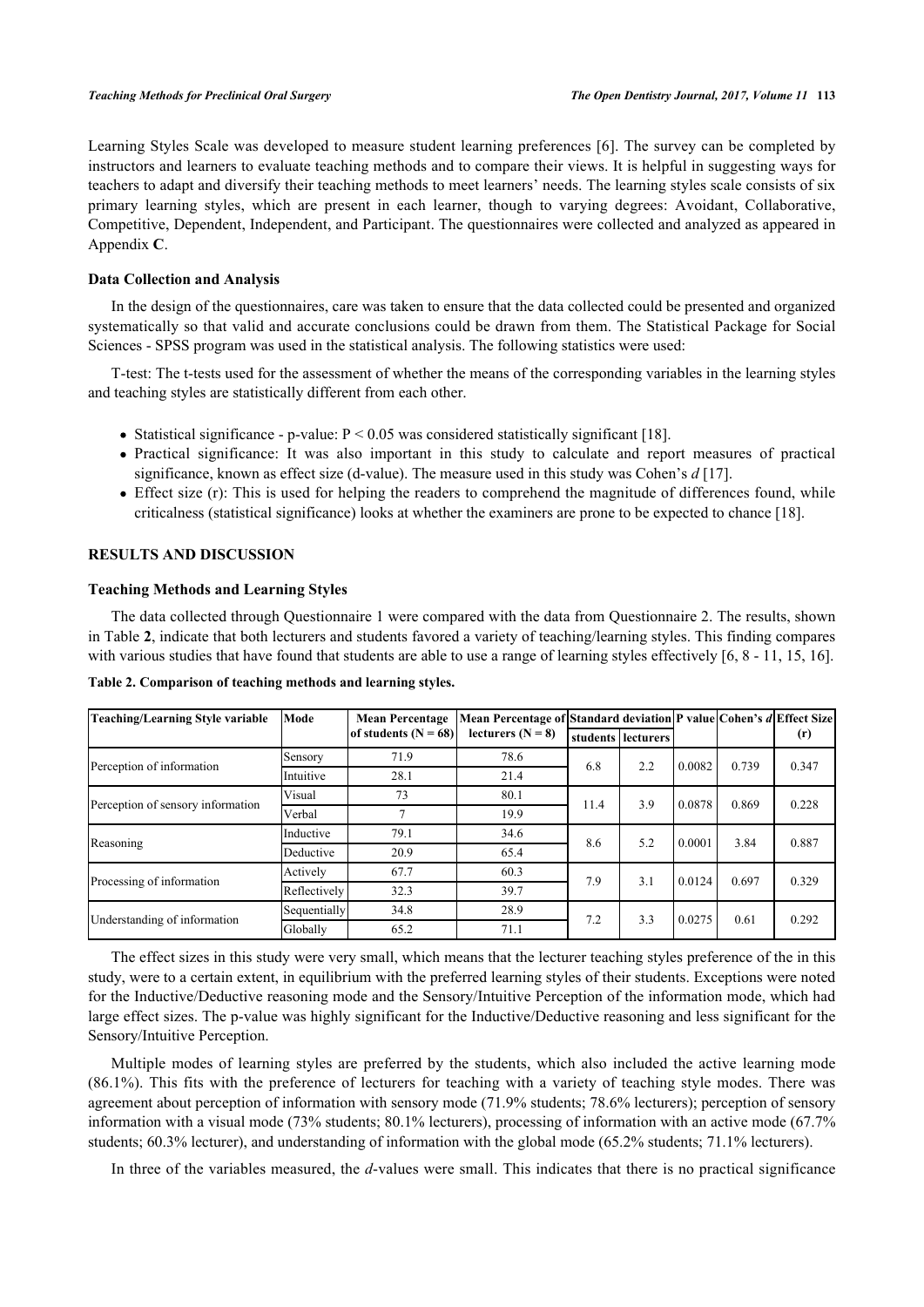between the two groups and that both teaching/learning modes were preferred by students and lecturers. The only large effect size was in the inductive/deductive reasoning mode (0.887), which indicates that students and lecturers preferred the opposite modes.

# **Students' Personality Types and Learning Style**

The students' personality types and their learning styles are shown in Table **[3](#page-5-0)**. In this study, 65% of the students are Extraverted, and 61% of the lecturers are Extraverted in the dimension of Orientation to life. In the dimension of Perception, 72% of the students and 78% of staff are Sensing. The students were requested to use the free personality test (NERIS Analytics Limited web-site) [\[12](#page-10-6) - [14\]](#page-10-8) to correlate their personality type to their learning style. Each student independently completed the free questionnaire and sent their result to my email. The results were collected and their roles and strategies analyzed (Table **[4](#page-5-1)**).

| <b>Personality types</b>       | <b>Modes</b> | Mean Percentage of students $N = 68$ (%) | <b>Mean Percentage of lecturers N = 8 (%)</b> |
|--------------------------------|--------------|------------------------------------------|-----------------------------------------------|
|                                | Extraverted  | 65                                       | 61                                            |
| Orientation to life            | Introverted  | 35                                       | 39                                            |
|                                | Sensing      | 72                                       | 78                                            |
| Perception                     | Intuitive    | 28                                       | 22                                            |
|                                | Thinking     | 75                                       | 39                                            |
| Decision making                | Feeling      | 25                                       | 61                                            |
| Attitude to the outside world- | Judgement    | 26                                       | 40                                            |
|                                | Perception   | 74                                       | 60                                            |

#### <span id="page-5-0"></span>**Table 3. Students' personality types and learning style.**

# <span id="page-5-1"></span>**Table 4. Students' roles and strategies in relation to MBTI profiles.**

| <b>Analysts</b>  | Confident Individualism | <b>INTJ</b><br>1.2            | <b>INTP</b><br>1.3            |
|------------------|-------------------------|-------------------------------|-------------------------------|
|                  | People Mastery          | <b>ENTJ</b><br>3              | <b>ENTP</b><br>3.8            |
|                  | Constant Improvement    | <b>INTJ</b><br>$\overline{2}$ | <b>INTP</b><br>1.5            |
|                  | Social Engagement       | <b>ENTJ</b><br>4.6            | <b>ENTP</b><br>$\mathfrak{2}$ |
|                  | Confident Individualism | <b>INFJ</b><br>1.4            | <b>INFP</b><br>1.3            |
|                  | People Mastery          | <b>ENFJ</b><br>5              | <b>ENFP</b><br>2.4            |
| <b>Diplomats</b> | Constant Improvement    | <b>INFJ</b><br>1.3            | <b>INFP</b><br>$\mathbf{1}$   |
|                  | Social Engagement       | <b>ENFJ</b><br>6.8            | <b>ENFP</b><br>2.8            |
|                  | Confident Individualism | <b>ISTJ</b><br>2.3            | <b>ISFJ</b><br>1              |
| Sentinels        | People Mastery          | <b>ESTJ</b><br>8.1            | <b>ESFJ</b><br>3              |
|                  | Constant Improvement    | <b>ISTJ</b><br>2.2            | <b>ISFJ</b><br>1              |
|                  | Social Engagement       | <b>ESTJ</b><br>7.2            | <b>ESFJ</b><br>3.4            |
| <b>Explorers</b> | Confident Individualism | <b>ISTP</b><br>$\overline{2}$ | <b>ISFP</b><br>1.7            |
|                  | People Mastery          | <b>ESTP</b><br>9.6%           | <b>ESFP</b><br>3              |
|                  | Constant Improvement    | <b>ISTP</b><br>1.7            | <b>ISFP</b><br>2.1            |
|                  | Social Engagement       | <b>ESTP</b><br>7.3            | <b>ESFP</b><br>1.2            |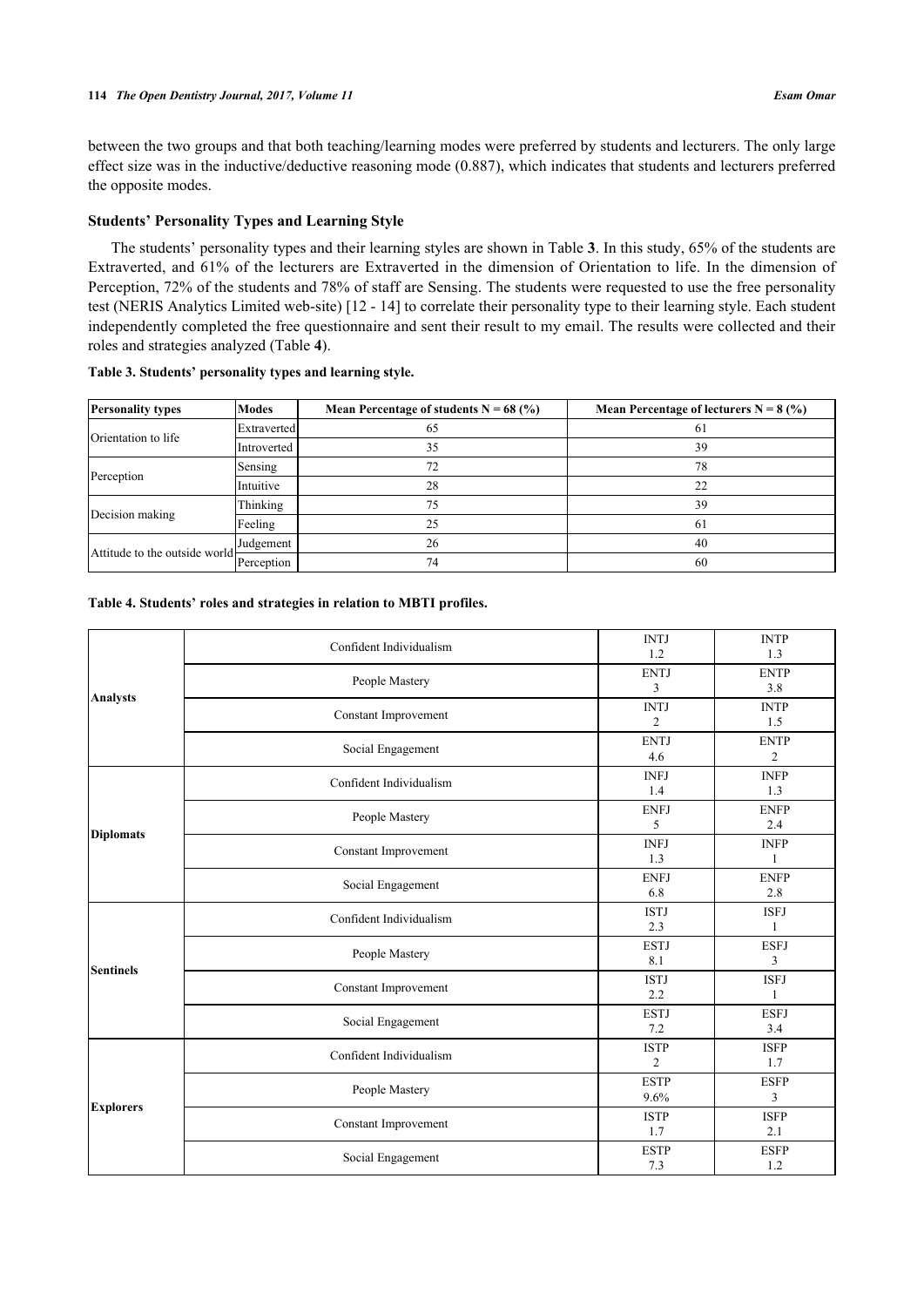The learning styles typology [[6,](#page-10-9) [15\]](#page-10-10) is distinct from other educational models in that it depends on the students' responses to actual classroom activities rather than on a general personality assessment or cognitive traits. Grasha contends that this situation-specific methodology is probably dependable and substantial. A personality-type approach has required extrapolating the results to classroom settings; whereas, the Grasha-Riechmann typology is designed to identify teaching techniques that address particular learning styles. In this study, 48% of students are Collaborative, Participant and Independent and 20% are Participant, Dependent, and Competitive. This means that the majority of students are in Clusters 2 and 3 in Grasha's framework (Table **[5](#page-6-0)**), where each dimension has been summed, divided by 34 and multiplied by 100 to yield a percentage [[6](#page-10-9)]. There is a predominant match between students and departmental staff. This finding strongly supports the involvement of students in small group active learning methods, such as demonstrations and clinical exposure. The findings indicated that about half of the students are in Cluster 3, *i.e.*, they learn well from non-evaluated clinical exposure. Non-evaluated clinical exposure does not meet the criteria of evaluation of clinical courses, but it meets the criteria of preclinical courses for evaluation and assessment. The definitions personality types and learning style are in Appendix **[D](#TD.1)**.

#### <span id="page-6-0"></span>**Table 5. Students and lecturers by learning style clusters.**

| <b>Style</b>                                      | Mean Percentage of Students ( $N = 49$ ) | <b>Mean Percentage of Lecturers (<math>N = 8</math>)</b> |
|---------------------------------------------------|------------------------------------------|----------------------------------------------------------|
| Cluster1: Dependent, Participant, Competitive     |                                          |                                                          |
| Cluster2: Participant, Dependent, Competitive     |                                          | 30                                                       |
| Cluster3: Collaborative, Participant, Independent |                                          | 45                                                       |
| Cluster4: Independent, Collaborative, Participant |                                          |                                                          |

# **Teaching Methods Preferred**

The teaching methods used were compared with the methods preferred by both groups. The active teaching methods that were investigated included the following: lecturing, demonstrations, discussion, tutorials, seminars, peer teaching, projects, clinical involvement and exposure, video media (Table **[6](#page-6-1)**).

<span id="page-6-1"></span>

|  |  |  |  | Table 6. Teaching methods preferred by students and lecturers in relation to actual methods used. |
|--|--|--|--|---------------------------------------------------------------------------------------------------|
|  |  |  |  |                                                                                                   |

| <b>Teaching methods</b> | <b>Teaching Method Preferred by Students</b> | <b>Teaching Method Preferred by Lecturers</b> | <b>Actual teaching method</b> |
|-------------------------|----------------------------------------------|-----------------------------------------------|-------------------------------|
| Lecturing               | 90%                                          | 95%                                           | 100%                          |
| Questioning             | 65%                                          | 80%                                           | 20%                           |
| Discussion              | 80%                                          | 55%                                           | 20%                           |
| Demonstration           | 94%                                          | 90%                                           | $0\%$                         |
| Seminar                 | 15%                                          | 11%                                           | 0%                            |
| Clinical involvement    | 85%                                          | 90%                                           | $0\%$                         |
| Case study              | 40%                                          | 15%                                           | 0%                            |
| Peer teaching           | 30%                                          | 10%                                           | $0\%$                         |
| Project                 | 20%                                          | 10%                                           | 5%                            |

Lectures were most widely used in the preclinical oral surgery course. They are not the most effective method. About 50% of participants believed that active learning in the form of demonstration with minimal clinical exposure is more effective than any other methods. The results indicate that the lecturers rely heavily on the use of the traditional lecture method. This kind of education should not be regarded an effective approach to teaching skills, encourage higher-order thinking, and improve cognitive and interpersonal skills required to be developed in the preclinical course, which aims to prepare students for the clinical courses. Lecturing tends to encourage passive learning and students' passive processing of information. It provides less opportunity for them to process and critically appraise new information offered [\[18](#page-10-12)]. The passive mode of receiving information is reflected in the limited problem-solving and interpretation ability demonstrated by students. Lectures do not encourage the development of interpersonal and cognitive skills.

Part B of Questionnaire 1 showed that lecturers believe that PowerPoint presentations are user-friendly, rather than being an effective method of teaching. Two of them reported that they use PowerPoint because of university regulations that encourage its use, although there are no clear regulations stating this specifically. The traditional lecture format emphasizes certain modes of learning while neglecting others because they assume that all students at the same pace, acquire the same information presented. Most students are able to learn effectively as long as the lecturer provides a blend of different modes in his or her teaching style [\[18](#page-10-12)]. The emphasis of this course on passive learning does not help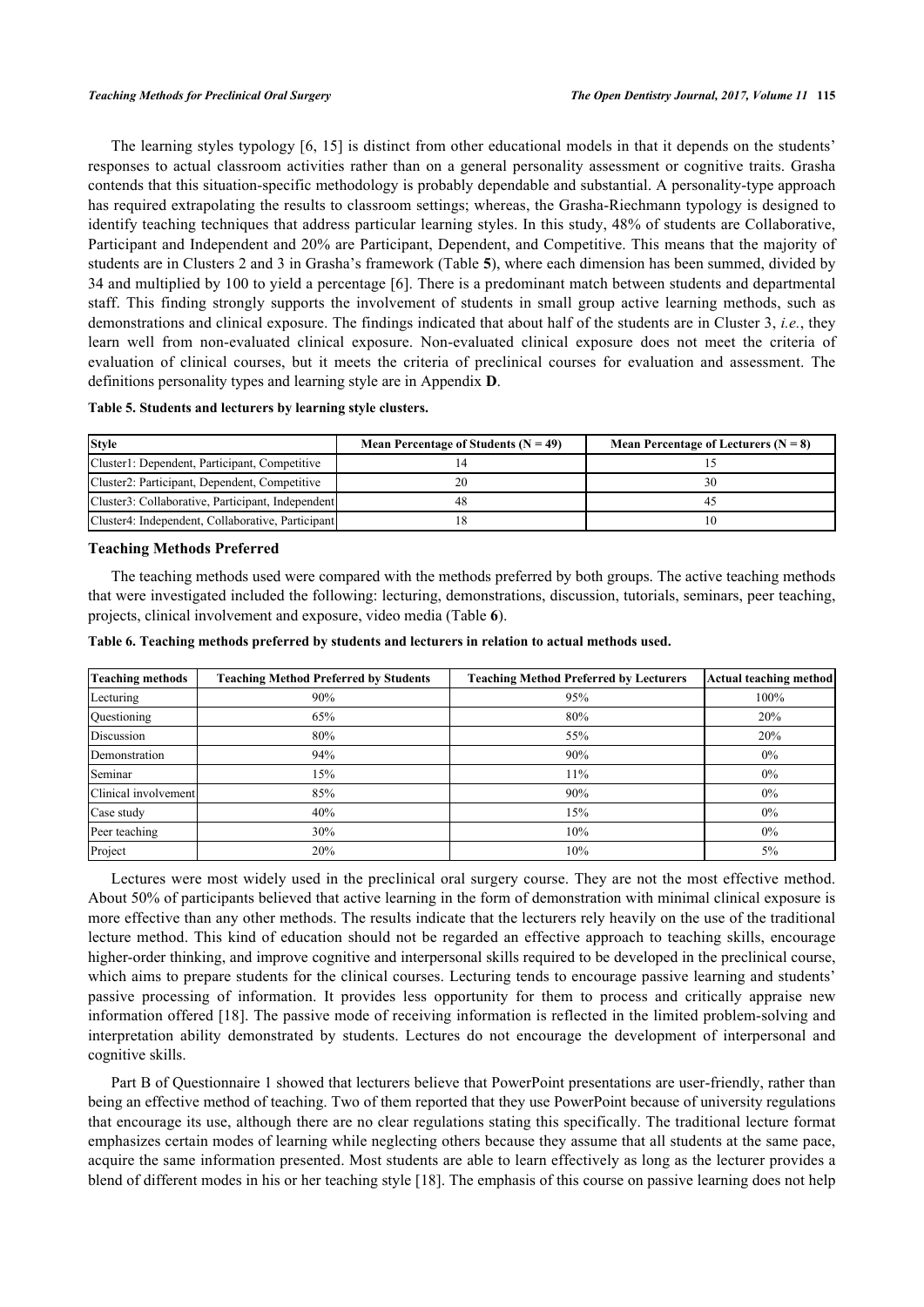in the achievement of its essential objectives. Active teaching like demonstration, discussions, seminars, tutorials, case studies and peer teaching are strongly recommended to meet the objectives of such courses.

# **Active Teaching Methods**

Results indicate that lecturers do not make effective use of active methods of teaching. Lecturers' use active teaching methods ranged between 0% and 20%, while the preference of both groups for active learning experiences was far higher (Table**7**). This disparity indicates that lecturers like to be actively involved in the different teaching experiences, but they do not apply it. This might be identified with the fact that lecturers become used to a certain teaching style and it is difficult for them to change it. Three of the lecturers reported that giving the students information in the form of a lecture insured that all of them received the same learning information at the same time. One lecturer noted that active learning often requires dividing the students into small groups so that more staff is needed to present the information to the students. This can be time-consuming and does not guarantee that the main objectives of the course will be met. Most of them reported a combination of both passive learnings in the form of lectures, with active learning, including demonstrations and minimal clinical approaches (which do not include clinical requirements and evaluation). Both groups emphasized the importance of active clinical involvement of the students in small groups.

| <b>Teaching methods</b> | <b>Actual methods used</b> | <b>Grade given for teaching methods by</b><br>lecturers out of 100 (mean) | <b>SD</b> | Grade given for teaching methods<br>by students out of 100 (mean) | <b>SD</b> | <b>P</b> value          |
|-------------------------|----------------------------|---------------------------------------------------------------------------|-----------|-------------------------------------------------------------------|-----------|-------------------------|
| Lecturing               | 100%                       | 49.55                                                                     | 15.57     | 34.55                                                             |           | 18.23 0.0511            |
| Demonstration           | 20%                        | 48.64                                                                     | 5.52      | 42.73                                                             |           | 20.66 0.3703            |
| Discussion              | 20%                        | 5.45                                                                      | 1.51      | 1.82                                                              | 2.52      | 0.0006                  |
| Tutorial                | $0\%$                      | 1.36                                                                      | 2.34      | 0.91                                                              | 2.02      | 0.6309                  |
| Seminar                 | $0\%$                      | 0.45                                                                      | 1.51      | 1.36                                                              |           | $2.34 \mid 0.2910 \mid$ |
| Peer teaching           | $0\%$                      | 0.91                                                                      | 2.02      | 1.82                                                              | 2.52      | 0.3622                  |
| Project                 | $0\%$                      | 0.91                                                                      | 2.02      | 2.27                                                              | 2.61      | 0.1861                  |
| Clinical involvement    | $0\%$                      | 31.82                                                                     | 2.52      | 29.09                                                             |           | 11.36 0.4461            |
| Video media             | 5%                         | 11.82                                                                     | 4.05      | 14.55                                                             |           | $9.34 \mid 0.3848$      |

<span id="page-7-0"></span>**Table 7. Teaching methods in relation to graded scores given by lecturers and students.**

In response to the question about the importance of preclinical courses, and whether participants considered that dental students could start clinical exodontia without preclinical courses, most of the sample selected the choice of 'absolutely difficult for the students to starting practicing without a preclinical exodontia course' (92% of the student group and 87.5% of the staff group). When asked to state a reason for this response, 43.8% of all participants selected the following choice: 'Students have not been previously exposed to surgical information, which would assist them in carrying out a full clinical exodontia session'; 38.3% selected 'Exodontia are a type of general surgical procedure, and the trainee may struggle to practice exodontia without full understanding of surgery and the management of medically compromised patients'; 17.9% selected 'This style of teaching may be suitable for technical trainees but not for dental trainees.'

#### **Recommendations**

This project indicated that the most effective teaching method for this course is a demonstration and clinical exposure. For more effective teaching/learning of preclinical oral surgery, the course cannot be solely taught by PowerPoint presentation (passive teaching). It is essential to include active learning in the form of demonstrations and minimal clinical involvement with no clinical requirements. Clinical exposure should be directed towards learning rather than evaluation. Dividing students into small groups for active learning, together with demonstration and nonevaluated clinical exposure is strongly indicated. The preclinical oral surgery course should contain passive and active learning styles to achieve the objectives of such preclinical courses, *i.e.*, building the cognitive, psychomotor, professional responsibility and interpersonal skills.

The general aim of training dentists is to develop practitioners into critical thinkers, problem-solvers, lifelong learners, with skills in peer and self-evaluation and to help them acquire relevant skills that support professional development. It is clear from this study that the cooperative and active teaching/learning methods are the best way to achieve this goal.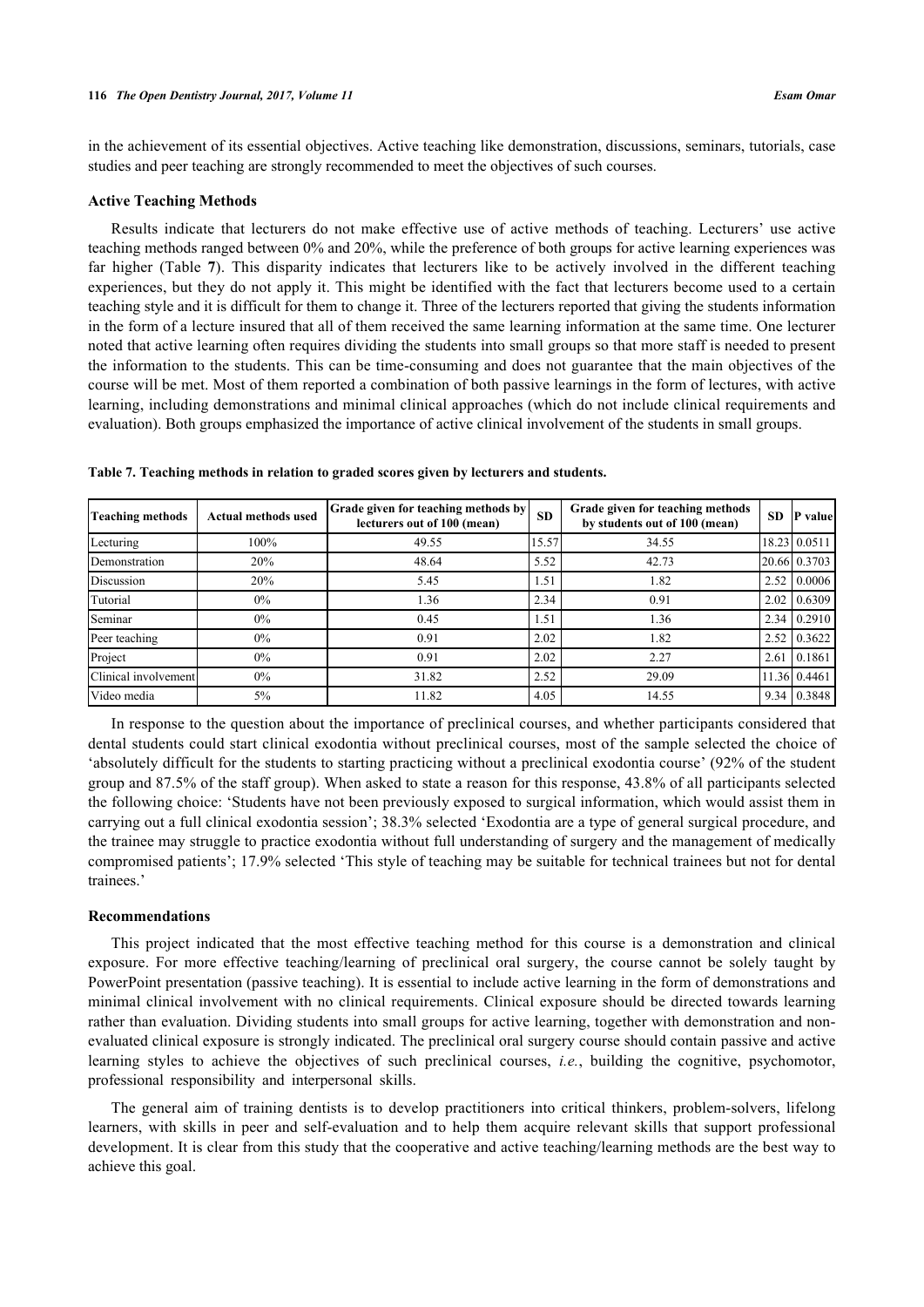The course should be reviewed and adapted every year so that the most suitable teaching methods can be used. Students should complete a standardized learning style questionnaire at the beginning of each year. This project indicated the importance of active learning for preclinical oral surgery, which should be considered as an essential method of teaching through the use of small groups with personal validation and frequent feedback.

#### **CONCLUSION**

Small group cooperative active learning in the form of demonstration and minimal clinical exposure that gives a frequent feedback and students personal validation on their work is strongly indicated to build the skills needed for preclinical oral surgery courses.

|  |  | Appendix A. Summary of Felder and Silverman's (1988) ILS instrument. |
|--|--|----------------------------------------------------------------------|
|  |  |                                                                      |

| <b>Scale</b>          | Items                                      | <b>Factors</b>                                                                                                    |  |  |  |
|-----------------------|--------------------------------------------|-------------------------------------------------------------------------------------------------------------------|--|--|--|
| Sensing-              | 38, 6, 18, 14, 2                           | inclination of solid data (fact, data, the real)                                                                  |  |  |  |
| Intuitive             | 10,34,26,22<br>42,30                       | word or deliberation (interpretations, theory, model)                                                             |  |  |  |
| Visual-<br>Verbal     | 7, 31, 23, 11, 15<br>27, 19, 3, 35, 43, 39 | data design wanted to import<br>data design wanted to recollections and review                                    |  |  |  |
| Sequential-<br>Global | 20, 36, 44, 8, 12<br>32.24                 | linear / sequential or random / holistic thinking                                                                 |  |  |  |
| Active-<br>Reflective | 25, 1, 29, 5, 17<br>37,13,9<br>21,33,41    | activity first or reflection-first<br>active or saved<br>ideal or unfavorable state of mind toward gathering work |  |  |  |

#### **Appendix B. All possible permutations of preferences for the four dichotomies above yield 16 different combinations.**

| The 16 personality types |             |             |             |  |  |  |
|--------------------------|-------------|-------------|-------------|--|--|--|
| <b>ESTJ</b>              | ISTJ        | <b>ENTJ</b> | <b>INTJ</b> |  |  |  |
| <b>ESTP</b>              | ISTP        | <b>ENTP</b> | <b>INTP</b> |  |  |  |
| <b>ESFJ</b>              | ISFJ        | <b>ENFJ</b> | <b>INFJ</b> |  |  |  |
| <b>ESFP</b>              | <b>ISFP</b> | <b>ENFP</b> | <b>INFP</b> |  |  |  |

Notes: E extraversion; I introversion; S sensing; N intuition; T thinking; F feeling.

# **Appendix C. The learning styles scale.The numbers below represent the items in the questionnaire that correspond to each of the learning style dimensions. Each column total was summed and divided by 10 to obtain the main score of each scale:**

| Independent | Avoidant | Collaborative | Dependent | Competitive | Participant |
|-------------|----------|---------------|-----------|-------------|-------------|
| $1$         | $2$      | $3$           | $4$       | $5 \ldots$  | $6. \ldots$ |
| $7 \ldots$  | 8.       | $9. \ldots$   | $10$      | $11$        | $12$        |
| 13          | $14$     | 15            | $16$      | 17          | $18$        |
| 19          | $20$     | $21$          | $22$      | $23$        | $24$        |
| 25          | $26$     | 27            | 28        | 29          | $30$        |
| 31          | $32$     | 33            | $34$      | 35          | $36$        |
| 37          | 38       | 39            | $40$      | $41$        | $42$        |
| 43          | $44$     | $45$          | $46$      | 47          | 48          |
| 49          | $50$     | $51$          | $52$      | 53          | $54$        |
| 55          | 56       | 57            | 58        | 59          | $60$        |

*Competitive:* Studenrs who learn material In order to perform better than others in the course of study. They sense they must compete with other students in a class for the rewards that are provided. Preferences: Become a group leader in the discussions, Teacher centered instructional procedures, Singled out in class for doing a full job, Like to dominate discussions, Class activities where they can perform better than others.

*Collaborative:* Typical of students who feel they can read by sharing thoughts and talents. They cooperate with teacher and peers and like to play with others. Preferences: Lectures with class discussions in small groups, Small seminars, Student-planned aspects of courses, Group rather than individual tasks

*Avoidant:* Not enthusiastic about learning content and going to class, Do not participate with students and instructors in the classroom. They are uninterested and overwhelmed by what goes on in class. Preferences: Generally turned off by most classroom activities, Would prefer no tests, Blanket grades where everyone receives a passing grade, Does not like enthusiastic teachers.

*Participant:* Good citizens in class. They enjoy going to class and take responsibility for getting the most out of a course. Want to convey part in as much of the course activity as potential. Preferences: Lectures with discussion, Opportunities to discuss material, Class reading assignments, Teachers who can examine and synthesize information well.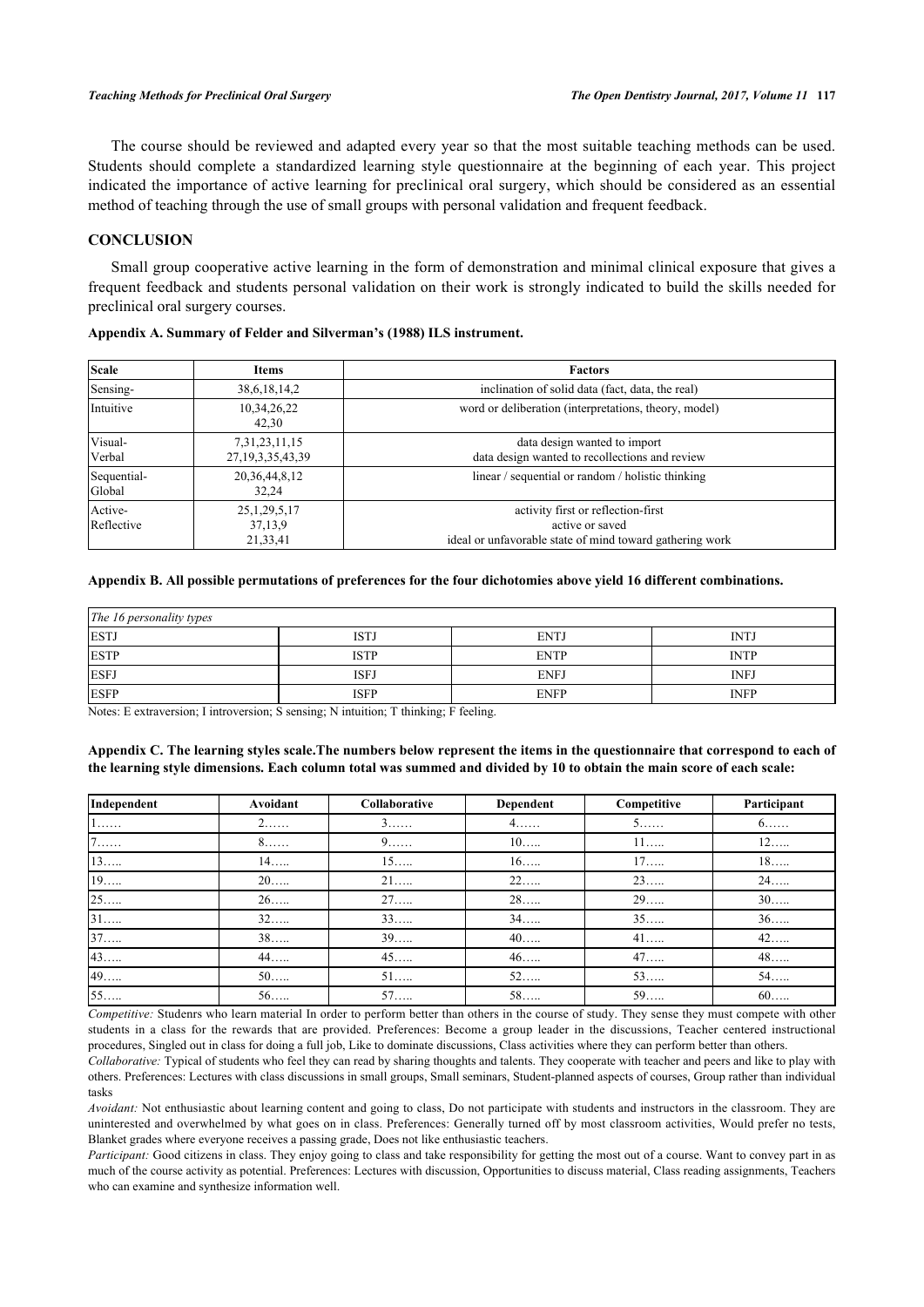#### **118** *The Open Dentistry Journal, 2017, Volume 11 Esam Omar*

*Dependent:* Characteristic of students who show little intellectual curiosity and who learn only what is needed. They view teacher and peers as sources of structure and support and look to authority figures for specific guidelines on what to practice and how to manage it. Preferences: Outlines or notes on the board, Clear deadlines and instructions for assignments, Teacher centered classroom methods, As little ambiguity as possible in all facets of the class.

*Independent:* Students who like to think for themselves. They prefer to exercise on their own, but will heed to the minds of others in the schoolroom. Determine the content they feel is important and are sure-footed in their learning abilities. Preferences: Independent study, Prefer to go alone, Self paced instruction, Assignments that give students a chance to think independently, Projects that students can design, Student-focused rather than a teacher-centered course designs. guideline; assignments that allow understudies to think autonomously; extends that understudies can plan; understudy concentrated as opposed to educator focused course outlines [[3,](#page-9-2) [18\]](#page-10-12).

#### **Appendix D. The definitions personality types and learning style. Definitions: 1 [[18\]](#page-10-12).**

| Competitive $\rightarrow$   | Competes with other students $\rightarrow$  | Teacher-centred, class activities    |
|-----------------------------|---------------------------------------------|--------------------------------------|
| $Collaborative \rightarrow$ | Shares ideas with others $\rightarrow$      | Student-led small groups             |
| Avoidant $\rightarrow$      | Uninterested, non-participant $\rightarrow$ | Anonymous environment                |
| Participant $\rightarrow$   | Eager to participate $\rightarrow$          | Lectures with discussion             |
| Dependent $\rightarrow$     | Seeks authority figure $\rightarrow$        | Clear instructions, little ambiguity |
| Independent $\rightarrow$   | Thinks for themselves $\rightarrow$         | Independent study and projects       |

#### **Definitions: 2 [[18\]](#page-10-12).**

| Cluster 2                                                                                                                                                                                                                                            | Cluster 3                                                                                                                                                                                                                                                                                                      |
|------------------------------------------------------------------------------------------------------------------------------------------------------------------------------------------------------------------------------------------------------|----------------------------------------------------------------------------------------------------------------------------------------------------------------------------------------------------------------------------------------------------------------------------------------------------------------|
| <b>Primary Learning Styles</b>                                                                                                                                                                                                                       | <b>Primary Learning Styles</b>                                                                                                                                                                                                                                                                                 |
| Participant/Dependent/Competitive                                                                                                                                                                                                                    | Collaborative/Participant/Independent                                                                                                                                                                                                                                                                          |
| Personal Model/Expert/Formal Authority<br>• Role Modelling by Illustration<br>-Sharing Thought Processes<br>-Sharing Personal Experiences<br>•Role Modelling by Direct Example<br>-Demonstrating Ways of Doing<br>•Teacher/Coaching/Guiding Students | Primary Teaching Styles<br>Facilitator/Personal Model/Expert<br>•Case Studies<br>•Guided Readings<br><b>•Key Statement Discussions</b><br>•Laboratory Projects<br>•Problem-Based Learning<br>-Group Inquiry<br>-Guided Design<br>-Problem-Based Tutorials<br>•Role Plays/Simulations<br>•Roundtable Discussion |

# **ETHICAL APPROVAL**

This study has been approved by Research and Ethics Committee at Taibah University with application No. TUCODREC/20151031/OMAR.

# **CONFLICT OF INTEREST**

The author confirms that this article content has no conflict of interest.

# **ACKNOWLEDGEMENTS**

This study was conducted at the College of Dentistry, Taibah University. The author would like to thank the staff of the Maxillofacial Department for their help and support. Professor Felder granted permission to use his questionnaire and kindly sent all the necessary details for using the *Index of Learning Styles* Instrument (ILS).

# **REFERENCES**

- <span id="page-9-0"></span>[1] Summerfield C, Babbs P. National statistics social trends. London: TSO 2003; p. 33.
- <span id="page-9-1"></span>[2] Insalaco R. Annual abstract of statistics. London: The Stationary Office 2002; p. 138.
- <span id="page-9-2"></span>[3] Richards W, Ameen J, Coll AM, Higgs G. Reasons for tooth extraction in four general dental practices in South Wales. Br Dent J 2005; 198(5): 275-8. [\[http://dx.doi.org/10.1038/sj.bdj.4812119](http://dx.doi.org/10.1038/sj.bdj.4812119)] [PMID: [15870746\]](http://www.ncbi.nlm.nih.gov/pubmed/15870746)
- <span id="page-9-3"></span>[4] McCaul LK, Jenkins WM, Kay EJ. The reasons for extraction of permanent teeth in Scotland: a 15-year follow-up study. Br Dent J 2001; 190(12): 658-62. [PMID: [11453155\]](http://www.ncbi.nlm.nih.gov/pubmed/11453155)